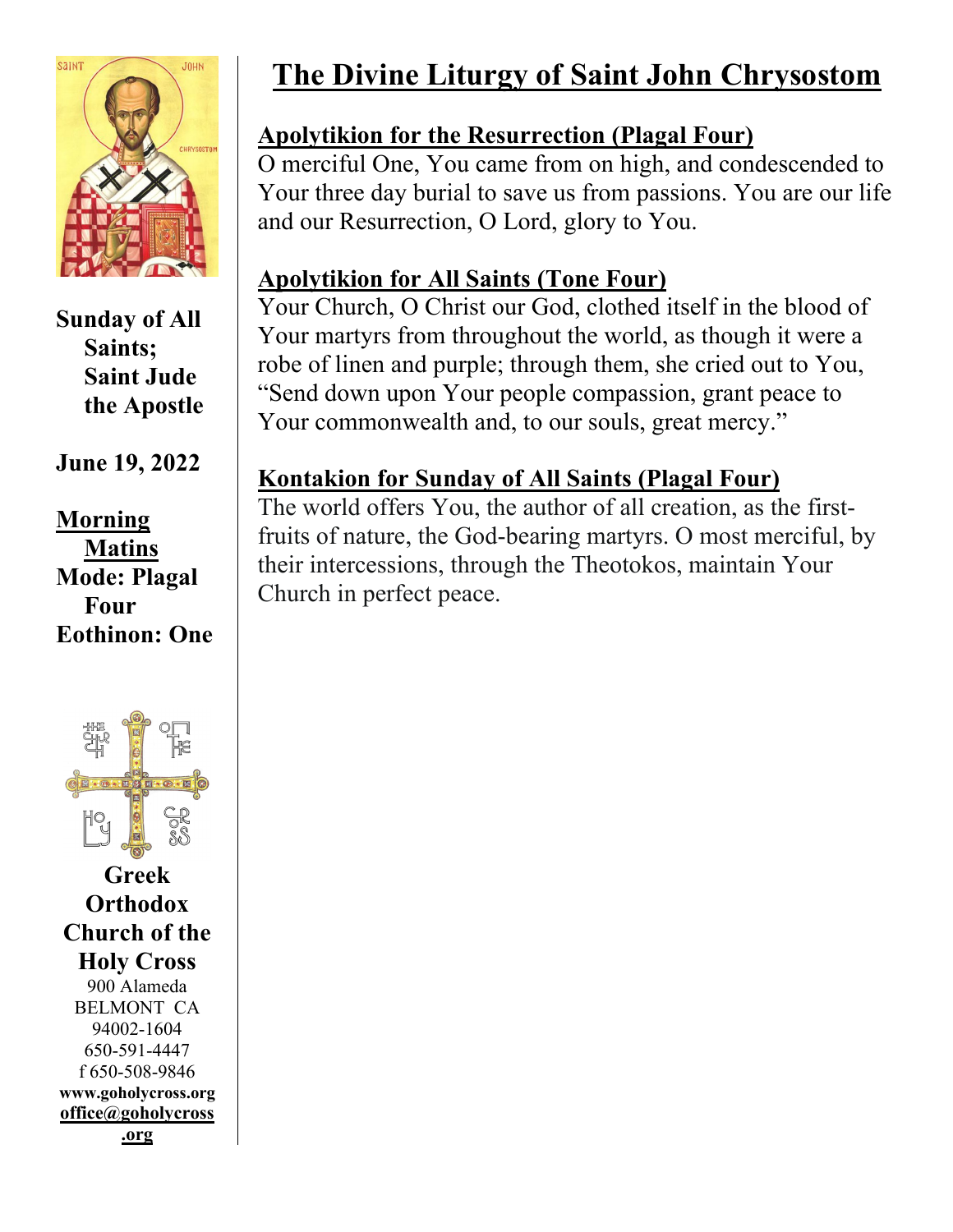# **The Epistle is from Hebrews 11:33-40; 12:1-2**

Brethren, all the saints through faith conquered kingdoms, enforced justice, received promises, stopped the mouths of lions, quenched raging fire, escaped the edge of the sword, won strength out of weakness, became mighty in war, put foreign armies to flight. Women received their dead by resurrection. Some were tortured, refusing to accept release, that they might rise again to a better life. Others suffered mocking and scourging, and even chains and imprisonment. They were stoned, they were sawn in two, they were tempted, they were killed with the sword; they went about in skins of sheep and goats, destitute, afflicted, ill-treated - of whom the world was not worthy - wandering over deserts and mountains and in dens and caves of the earth. And all these, though well attested by their faith, did not receive what was promised, since God had foreseen something better for us, that apart from us they should not be made perfect. Therefore, since we are surrounded by so great a cloud of witnesses, let us also lay aside every weight, and sin which clings so closely, and let us run with perseverance the race that is set before us, looking to Jesus the pioneer and perfecter of our faith.

## **The Gospel is from Matthew 10:32-33; 37-38; 19:27-30**

he Lord said to his disciples, "Every one who acknowledges me before men, I also will acknowledge before my Father who is in heaven; but whoever denies me before men, I also will deny him before my Father who is in heaven. He who loves father or mother more than me is not worthy of me; and he who loves son or daughter more than me is not worthy of me; and he who does not take his cross and follow me is not worthy of me." Then Peter said in reply, "Lo, we have left everything and followed you. What then shall we have?" Jesus said to them, "Truly, I say to you, in the new **T** 

world, when the Son of man shall sit on his glorious throne, you who have followed me will also sit on twelve thrones, judging the twelve tribes of Israel. And every one who has left houses or brothers or sisters or father or mother or children or lands, for my name's sake, will receive a hundredfold, and inherit eternal life. But many that are first will be last, and the last first."